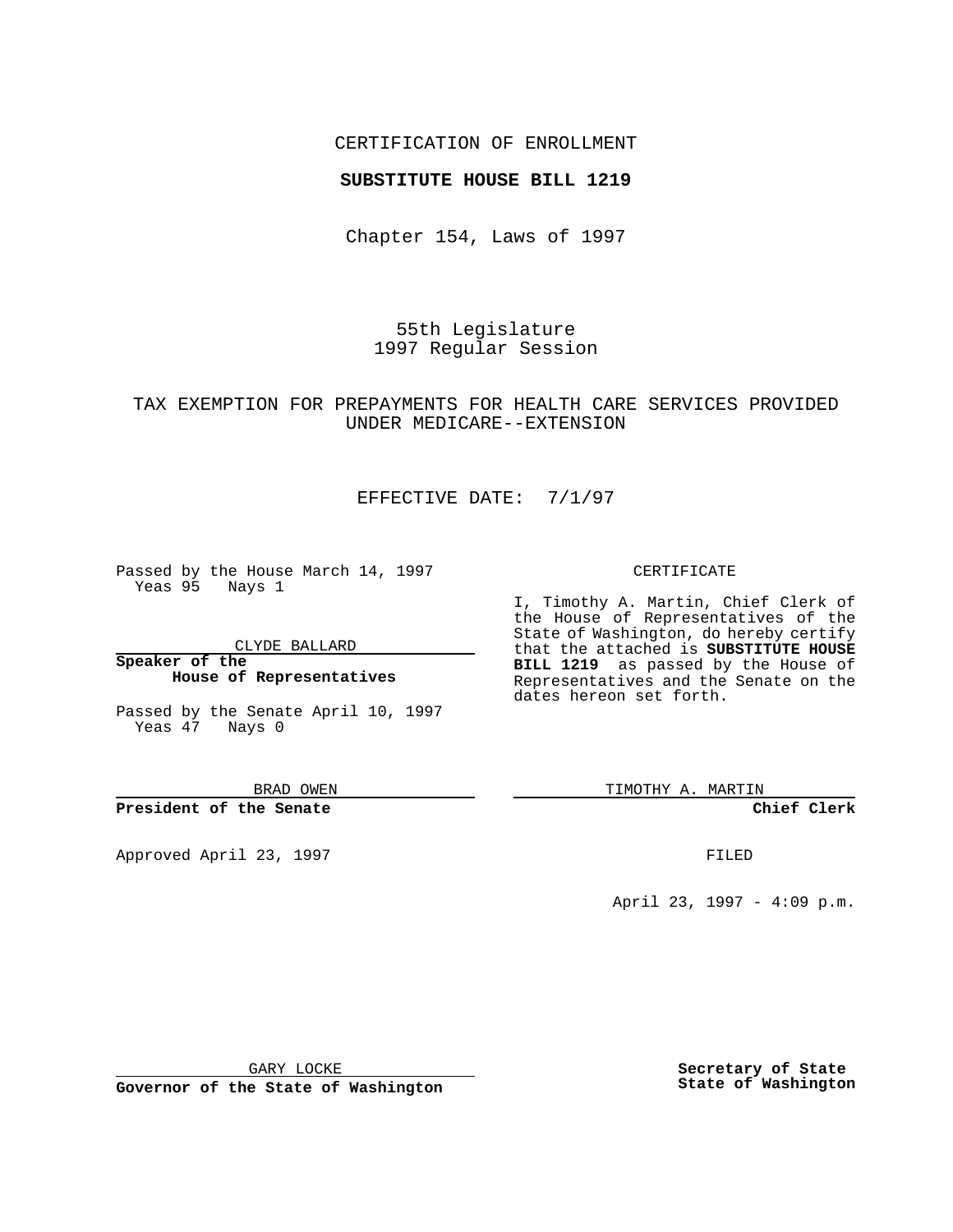# **SUBSTITUTE HOUSE BILL 1219** \_\_\_\_\_\_\_\_\_\_\_\_\_\_\_\_\_\_\_\_\_\_\_\_\_\_\_\_\_\_\_\_\_\_\_\_\_\_\_\_\_\_\_\_\_\_\_

\_\_\_\_\_\_\_\_\_\_\_\_\_\_\_\_\_\_\_\_\_\_\_\_\_\_\_\_\_\_\_\_\_\_\_\_\_\_\_\_\_\_\_\_\_\_\_

Passed Legislature - 1997 Regular Session

#### **State of Washington 55th Legislature 1997 Regular Session**

**By** House Committee on Finance (originally sponsored by Representatives Pennington, Appelwick, B. Thomas, H. Sommers, Mulliken, Carrell, Morris, Mielke, Backlund, O'Brien, Zellinsky, Thompson, Kastama and Mason)

Read first time 03/10/97.

 AN ACT Relating to a tax exemption for prepayments for health care services provided under Title XVIII (medicare) of the federal social security act; amending RCW 48.14.0201; providing an effective date; and declaring an emergency.

5 BE IT ENACTED BY THE LEGISLATURE OF THE STATE OF WASHINGTON:

6 **Sec. 1.** RCW 48.14.0201 and 1993 sp.s. c 25 s 601 are each amended 7 to read as follows:

8 (1) As used in this section, "taxpayer" means a health maintenance 9 organization, as defined in RCW 48.46.020, or a health care service 10 contractor, as defined in RCW  $48.44.010$  (( $\frac{\pi}{100}$  or a certified health plan 11 certified under RCW 48.43.030)).

 (2) Each taxpayer shall pay a tax on or before the first day of March of each year to the state treasurer through the insurance commissioner's office. The tax shall be equal to the total amount of all premiums and prepayments for health care services received by the taxpayer during the preceding calendar year multiplied by the rate of two percent.

18 (3) Taxpayers shall prepay their tax obligations under this 19 section. The minimum amount of the prepayments shall be percentages of